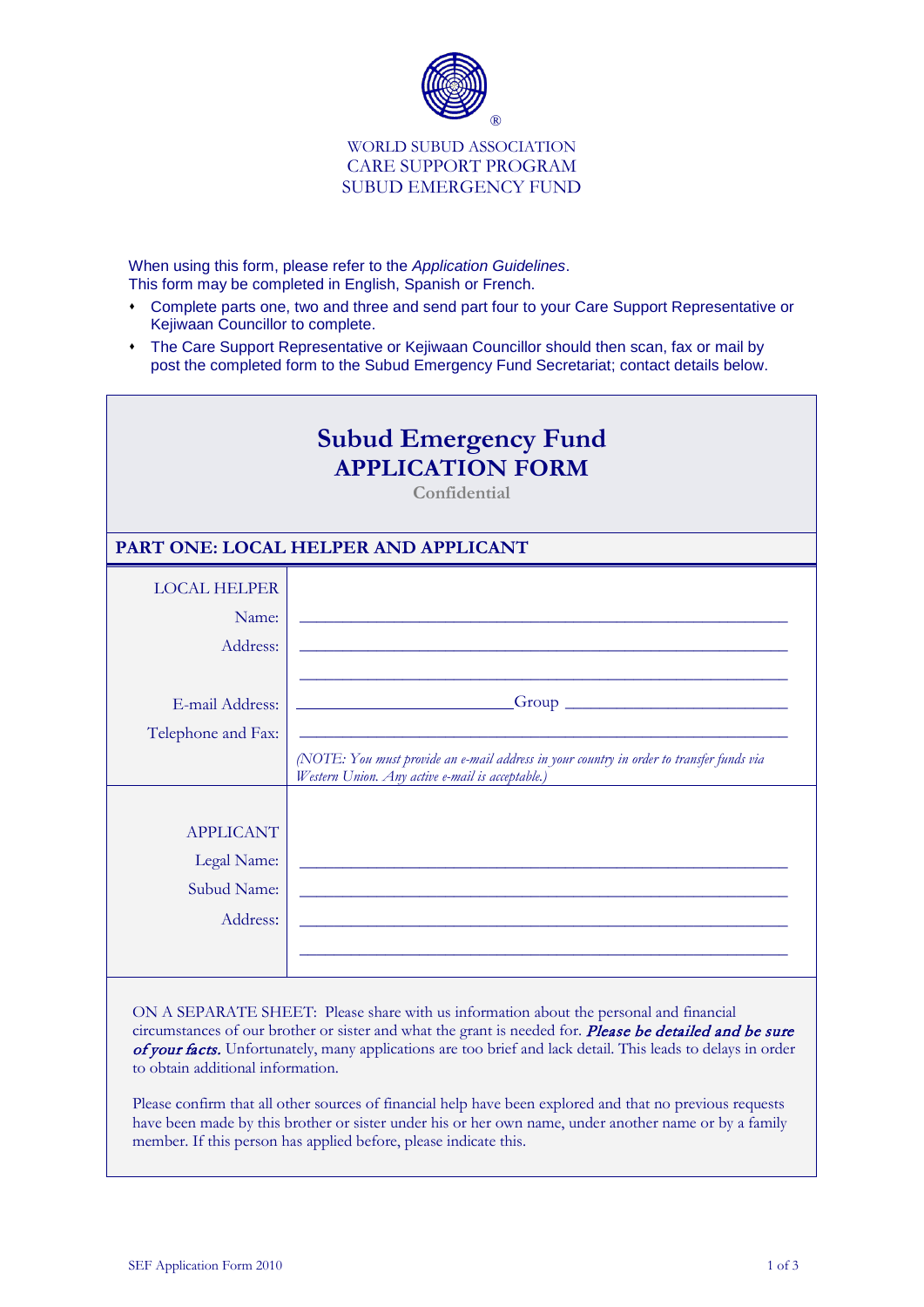| ADDITIONAL HELP: What help, if any, is being provided by the local group or by others? |  |  |
|----------------------------------------------------------------------------------------|--|--|
|                                                                                        |  |  |
|                                                                                        |  |  |

TESTING: Please confirm that testing has indicated that is it appropriate to apply to the Subud Emergency Fund for help. (State how many helpers were present and how many tested positive and if any tested negative.)

\_\_\_\_\_\_\_\_\_\_\_\_\_\_\_\_\_\_\_\_\_\_\_\_\_\_\_\_\_\_\_\_\_\_\_\_\_\_\_\_\_\_\_\_\_\_\_\_\_\_\_\_\_\_\_\_\_\_\_\_\_\_\_\_\_\_\_\_\_\_\_\_\_\_\_\_ \_\_\_\_\_\_\_\_\_\_\_\_\_\_\_\_\_\_\_\_\_\_\_\_\_\_\_\_\_\_\_\_\_\_\_\_\_\_\_\_\_\_\_\_\_\_\_\_\_\_\_\_\_\_\_\_\_\_\_\_\_\_\_\_\_\_\_\_\_

 $\_$  , and the set of the set of the set of the set of the set of the set of the set of the set of the set of the set of the set of the set of the set of the set of the set of the set of the set of the set of the set of th

\_\_\_\_\_\_\_\_\_\_\_\_\_\_\_\_\_\_\_\_\_\_\_\_\_\_\_\_\_\_\_\_\_\_\_\_\_\_\_\_\_\_\_\_\_\_\_\_\_\_\_\_\_\_\_\_\_\_\_\_\_\_\_\_\_\_\_\_\_\_\_\_\_\_\_\_ \_\_\_\_\_\_\_\_\_\_\_\_\_\_\_\_\_\_\_\_\_\_\_\_\_\_\_\_\_\_\_\_\_\_\_\_\_\_\_\_\_\_\_\_\_\_\_\_\_\_\_\_\_\_\_\_\_\_\_\_\_\_\_\_\_\_\_\_\_\_\_\_\_\_\_\_

## **PART TWO: PAYMENT DETAILS**

| How is it to be paid? (cheque/money transfer, etc.) _____________________________                                                                                                                                                                                                                                                                                                                                              |                                                                                                                                                                                                                                |  |  |  |  |
|--------------------------------------------------------------------------------------------------------------------------------------------------------------------------------------------------------------------------------------------------------------------------------------------------------------------------------------------------------------------------------------------------------------------------------|--------------------------------------------------------------------------------------------------------------------------------------------------------------------------------------------------------------------------------|--|--|--|--|
|                                                                                                                                                                                                                                                                                                                                                                                                                                |                                                                                                                                                                                                                                |  |  |  |  |
| Sort Code:                                                                                                                                                                                                                                                                                                                                                                                                                     |                                                                                                                                                                                                                                |  |  |  |  |
|                                                                                                                                                                                                                                                                                                                                                                                                                                |                                                                                                                                                                                                                                |  |  |  |  |
| Account Name: Later and the contract of the contract of the contract of the contract of the contract of the contract of the contract of the contract of the contract of the contract of the contract of the contract of the co                                                                                                                                                                                                 |                                                                                                                                                                                                                                |  |  |  |  |
|                                                                                                                                                                                                                                                                                                                                                                                                                                |                                                                                                                                                                                                                                |  |  |  |  |
|                                                                                                                                                                                                                                                                                                                                                                                                                                |                                                                                                                                                                                                                                |  |  |  |  |
| <b>PART THREE: HELPER SIGNATURES</b>                                                                                                                                                                                                                                                                                                                                                                                           |                                                                                                                                                                                                                                |  |  |  |  |
| SIGNED by at least two and preferably three helpers who reviewed this brother or sister's situation, decided<br>that it was right to forward the application to the Subud Emergency Fund, and who then tested and had a<br>clear positive receiving. Please clearly print your full names and then sign. Thank you, helpers. The Subud<br>Emergency Fund very much appreciates your important role and involvement. God bless. |                                                                                                                                                                                                                                |  |  |  |  |
|                                                                                                                                                                                                                                                                                                                                                                                                                                |                                                                                                                                                                                                                                |  |  |  |  |
|                                                                                                                                                                                                                                                                                                                                                                                                                                |                                                                                                                                                                                                                                |  |  |  |  |
|                                                                                                                                                                                                                                                                                                                                                                                                                                |                                                                                                                                                                                                                                |  |  |  |  |
|                                                                                                                                                                                                                                                                                                                                                                                                                                |                                                                                                                                                                                                                                |  |  |  |  |
|                                                                                                                                                                                                                                                                                                                                                                                                                                |                                                                                                                                                                                                                                |  |  |  |  |
|                                                                                                                                                                                                                                                                                                                                                                                                                                | Date: No. 1996. The Contract of the Contract of the Contract of the Contract of the Contract of the Contract of the Contract of the Contract of the Contract of the Contract of the Contract of the Contract of the Contract o |  |  |  |  |